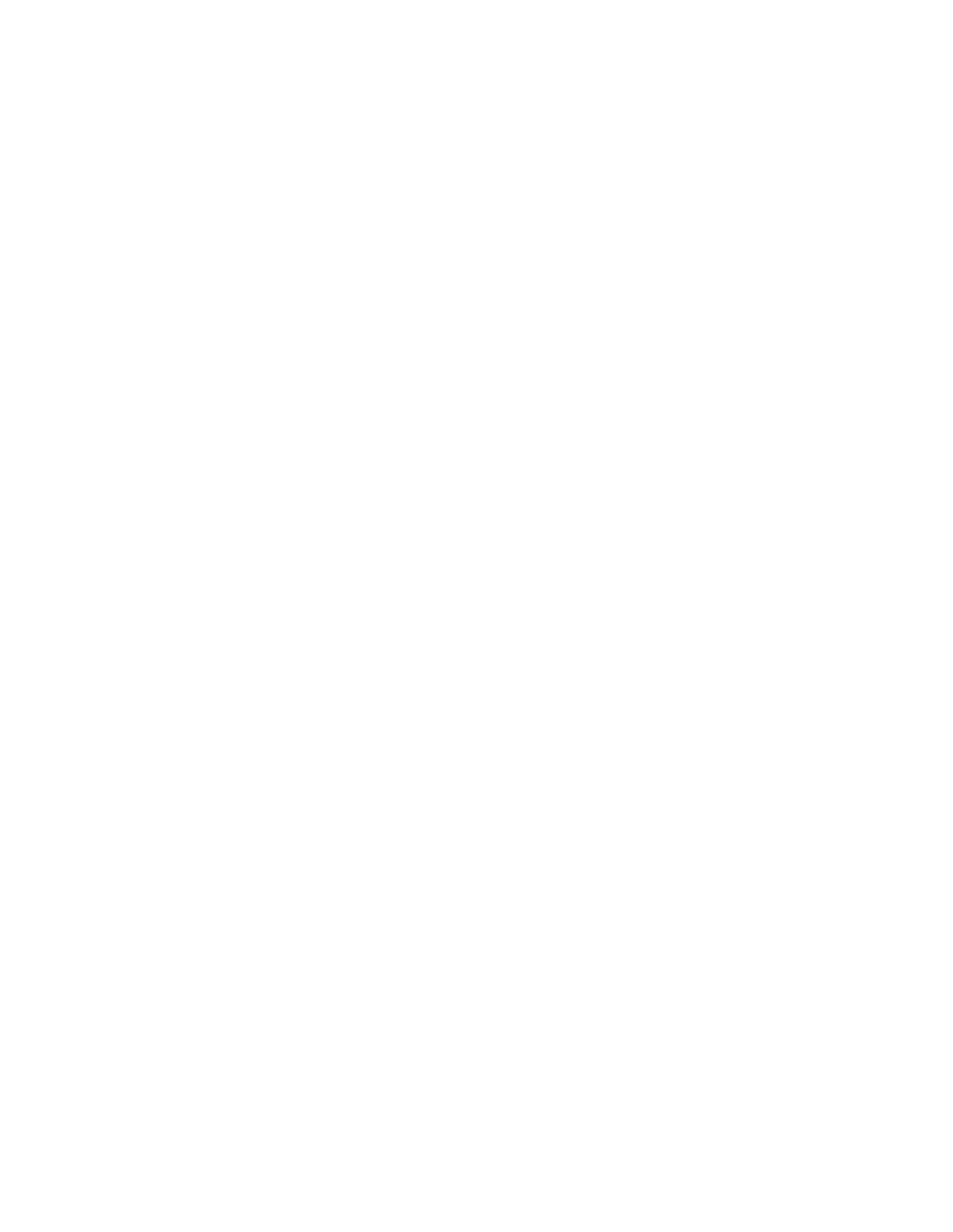#### **INTRODUCTION**

- 1) Think of a time when you were unprepared for a conversation with a seeker or skeptic.
	- a. What were the issues involved?
	- b. What happened? Did you draw a blank? Ramble? Tell your story.
- 2) If you were more prepared for these kinds of conversations, what difference would it make in your witness?

#### **CHAPTER 1. FAITH IS LIKE SKYDIVING: LOOK BEFORE YOU LEAP**

- 1) If you are a Christian, how did your faith journey begin—on the emotional side or the intellectual?
- 2) How about later on? If you've continued with your faith, is it based mostly on emotion, intellect or both?
- 3) How is skydiving analogous to the evidential stage of faith?
- 4) What's the difference between blind faith and informed faith?
- 5) How do you respond to the charge that faith cannot be supported by evidence? That faith and evidence are in separate, airtight compartments?
- 6) **Practice** using the skydiving and marriage analogies with a Christian friend, or with a seeker or skeptic.

## **CHAPTER 2. PLAY YOUR WHOLE ORCHESTRA: THE CUMULATIVE CASE FOR FAITH**

- 1) How does everything in life point to God?
- 2) Describe what a "cumulative case" is. How can it be used?
- 3) How does a lawyer bring together "converging lines of evidence" to make her case?
- 4) Do you see God at work in all fields of study? How so? Talk about a favorite discipline or area of study for you, and how God might be speaking there. Examples include mathematics, literature, science and music.
- 5) How would you respond to the charge from a skeptic that unless your evidence for Christianity is confined to the scientific realm, you're really not making sense at all?
- 6) How might the analogy of the orchestra help you in conversations?
- 7) What are your favorite sections of the "orchestra"? Personal testimony? Philosophical or scientific arguments? What specific instruments correspond to them, and why?

## **CHAPTER 3. HOW THE WORLD CAME TO BE: THE GRAND DESIGNER**

1) What are the three main explanations for the origin of the universe? Which one makes most sense to you?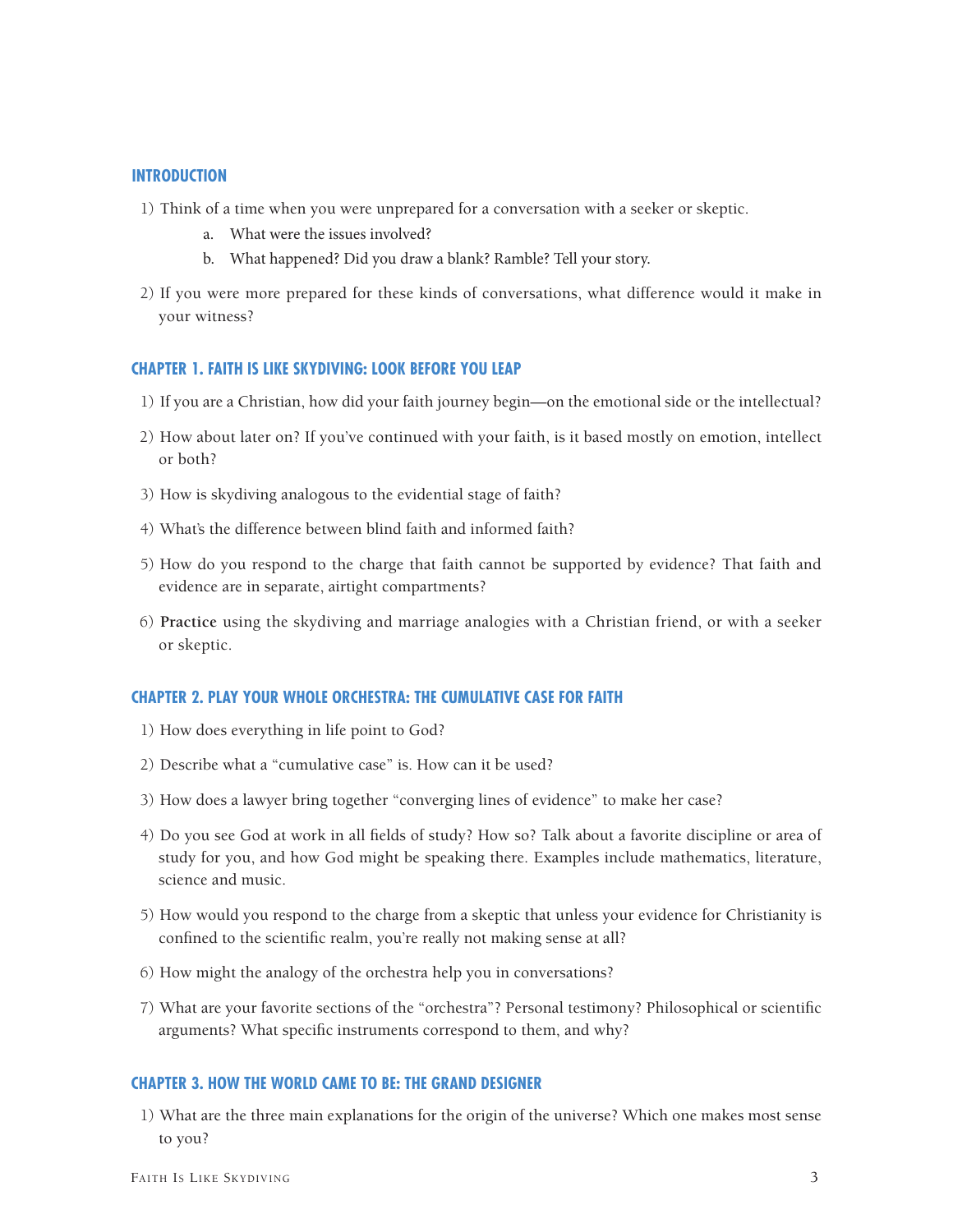- 2) Think of a skeptical or seeking friend. Which explanation does he or she hold to? Why?
- 3) What critique can you make of the idea of an eternal universe?
- 4) What is the main point of Kreeft and Tacelli's image of borrowing a book?
- 5) What critique can you make of the idea of the universe coming into being by itself?
- 6) What was the "blind leap of faith" that Lee Strobel was unwilling to make?
- 7) How can you respond to the question, "If the universe came from God, where did God come from?"

# **CHAPTER 4. THE WORLD IS LIKE A ROYAL FLUSH: A CASE FOR THE DESIGN OF THE UNIVERSE**

- 1) What are the two main arguments from design mentioned in the chapter? Which (if either) do you find most convincing?
- 2) If you are a Christian, how can you show yourself to be a supporter of science?
- 3) Why is a cumulative case for faith so vital for design arguments?
- 4) What do you think of Evans and Manis's idea that subjectivity plays a big role in making arguments, and that the test of a good argument is whether it is persuasive to real persons?
- 5) **Practice**
	- a. Read again the royal flush analogy and then verbalize it to a friend.
	- b. Memorize a few of the "fine-tuning" properties and try them out on a skeptical friend. What is the person's response?
- 6) Ask a skeptical friend:
	- a. How do you explain the amazing "coincidences" in the universe?
	- b. If you believe in the multiverse theory, where did all the universes come from? What got them started? What is your universe "generator"?
	- c. What do you think of Antony Flew's conversion to theism? Could you ever see yourself following a similar path?
- 7) Why is it important to the argument from design that Collins's six radio dials are set independently from each other?
- 8) Create your own analogies for intelligent design. (Examples to get you started: the lottery, a discovery in the wilderness, a painting, perennial winning/losing sports teams.)

# **CHAPTER 5. JESUS AS THE SON OF GOD: A MASSIVE CONSPIRACY?**

- 1) Summarize the content of each letter of MODEMS in a sentence or two.
- 2) Recall what a "cumulative case" argument is. How does MODEMS function this way?
- 3) **Self-application**
	- a. Which of the six letters of MODEMS do you find most convincing? Explain your answer.
	- b. Which, if any, do you struggle with most? Explain your answer.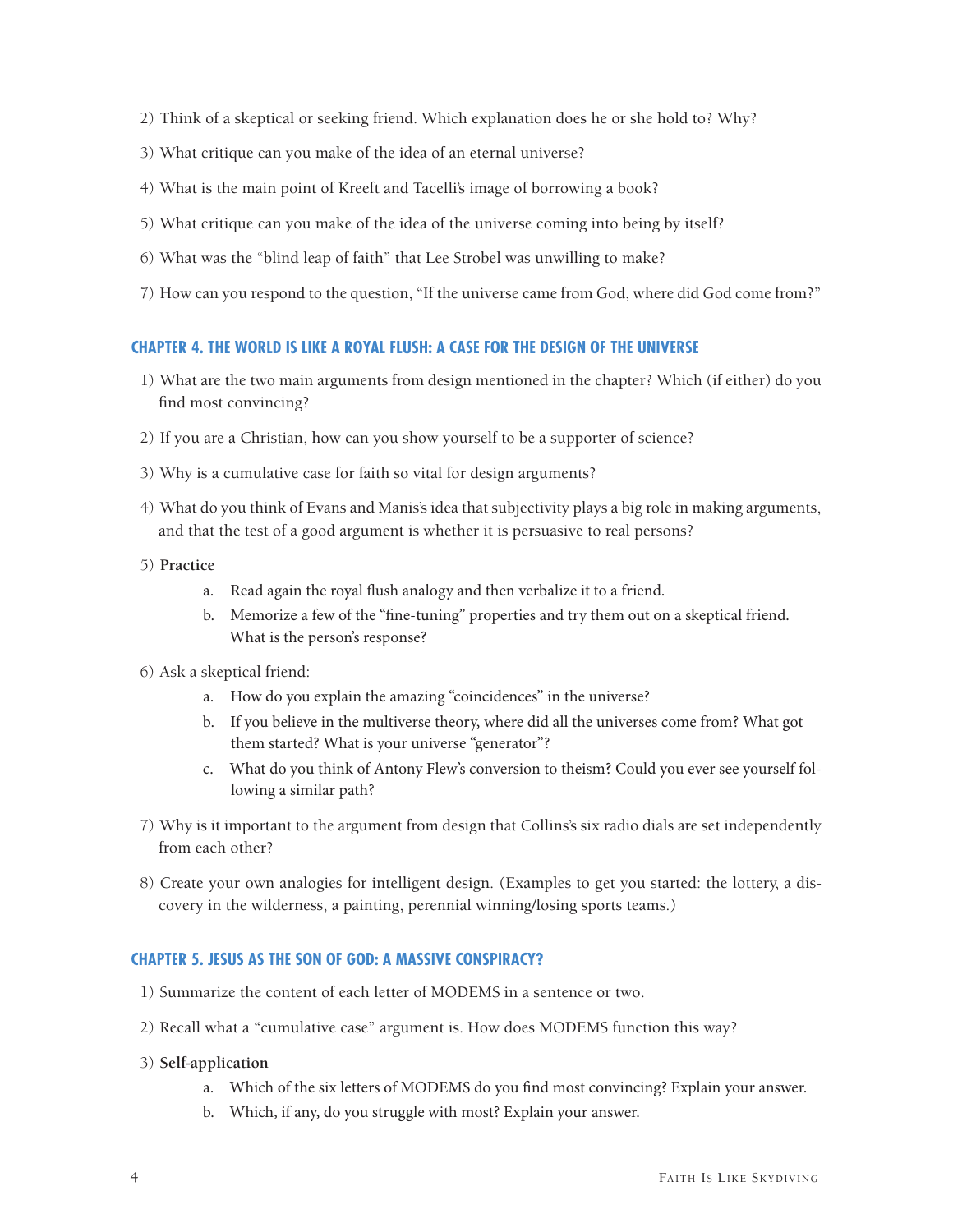- 4) **Practice:** Explain the MODEMS content to a sympathetic friend, then to a skeptic. Afterward: How did the presentations go? Where can you improve your grasp of the material? What were the responses of the two friends?
- 5) **Practice** using the analogy of a "massive conspiracy theory" with a friend.
- 6) Create your own analogy: Can you think of any other analogies for a massive conspiracy? (Hint: think of the worlds of politics and sports. Or just try Googling "conspiracy theories.")

# **CHAPTER 6. THE TELEPHONE GAME: WHY THE BIBLE IS NOT FULL OF ERRORS**

- 1) What objection to biblical reliability does Bart Ehrman make? Compare this situation of the Bible with other ancient writings from Josephus, Homer, Plato and Thucydides.
- 2) According to Craig Blomberg, what percent of the original writings of the New Testament are we able to reconstruct? And how does this compare with other ancient texts?
- 3) What methods do modern scholars use to weed out errors and reconstruct the original writings of the New Testament?
- 4) What are Timothy Paul Jones's three principles for choosing the "best text" when there are problems? What does each mean?
- 5) Imagine yourself as a scribe copying extensive biblical texts. What would be some of the challenges you face?
- 6) Try playing the telephone game in a circle with some friends. Then, if you have enough people, add another circle and another. Use the same phrase with all the circles and see if someone outside the game can capture the original phrase by comparing the circles.
- 7) **Practice:** Ask several friends if they think the Bible has been corrupted over the centuries, and why they believe what they do. Then break out the telephone game analogy and hear their response.

## **CHAPTER 7. BROKEN WORLD: AND OTHER IMAGES FOR THE PROBLEM OF SUFFERING AND EVIL**

- 1) What's the difference between moral evil and natural evil?
- 2) What caused each?
- 3) How does the image of a broken world sum up both moral and natural evil?
- 4) **Self-application**
	- a. In what ways have you experienced suffering and evil in your life? Perhaps it's your own health issues or those of your loved ones. Perhaps you've been the victim of a crime or personal attack.
	- b. How can you use those experiences to understand (and perhaps help heal) the pain of others?
- 5) How does the picture of the suffering Christ help make sense of the brokenness of the world?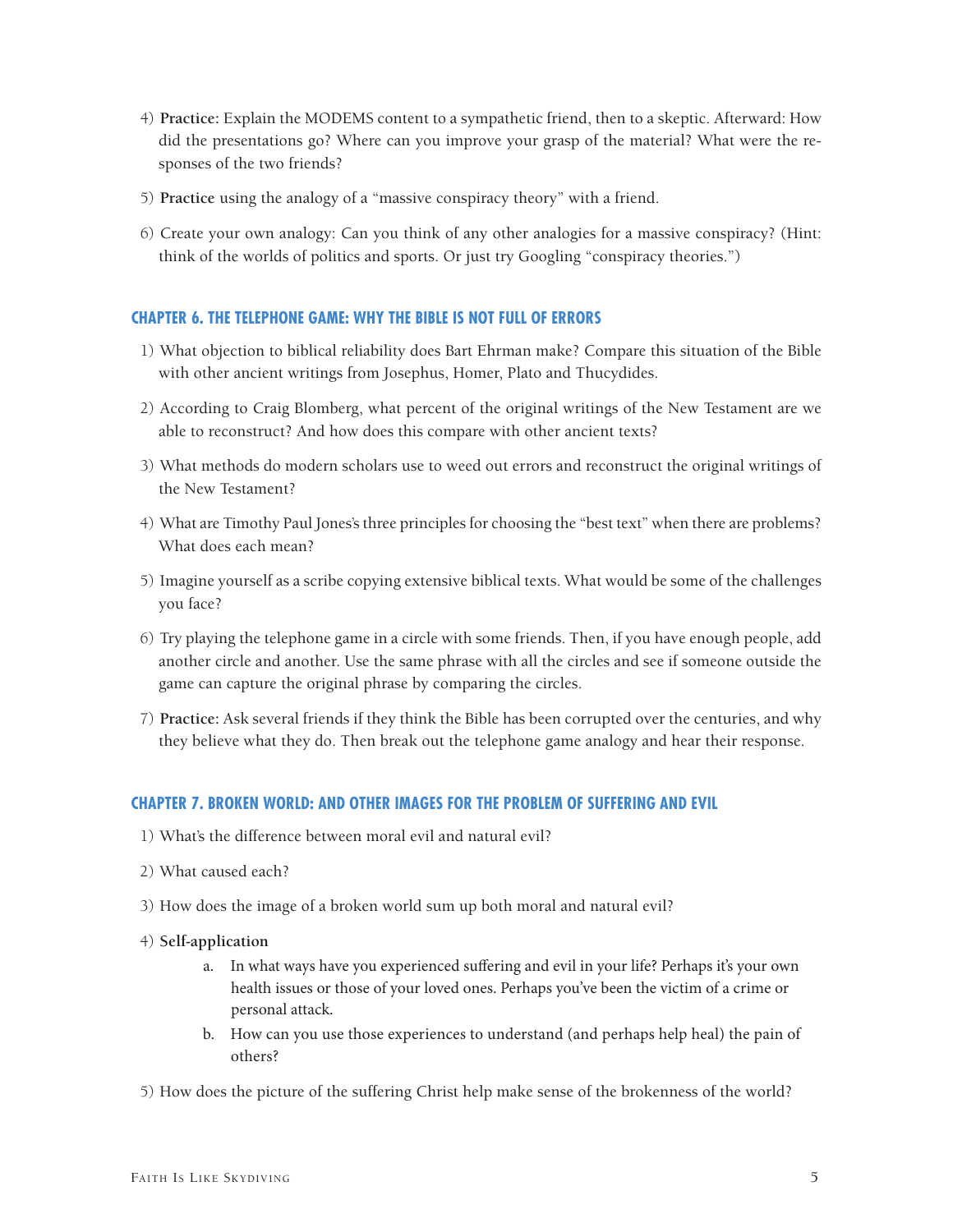- 6) **Practice** using the analogies and images of this chapter with a friend.
	- a. the Big Story
	- b. the robot
	- c. the persevering parent
	- d. the remote control
	- e. the dysfunctional family
- 7) Ask an atheist or other non-Christian friend how their worldview deals with the problem of suffering and evil. Then ask if you can share a quick version of the Big Story or another analogy from this chapter.

# **CHAPTER 8. CHRISTIANS BEHAVING BADLY: DON'T BLAME THE HAMMER**

- 1) Name some of the worst sins committed by Christians in history or in your personal experience. How do you respond personally to these occurrences of Christians behaving badly?
- 2) **Self-application:** How do you respond to the call to take responsibility for the sins of fellow Christians—even from decades or centuries past?
- 3) **Practice:** How often have you heard the objection of "hypocrisy in the church" from friends, coworkers, relatives?
	- a. Try starting a conversation with some of them by asking their opinion of the church and its troubles.
	- b. Use the hammer analogy and get their response.
	- c. Bring up imposters, redemptive ways to use the hammer and parallels to the hammer.

## **CHAPTER 9. RELIGIONS ARE LIKE BOOKS: AND OTHER IMAGES FOR DISCUSSING RELIGIOUS PLURALISM**

- 1) What, if anything, is appealing to you about religious pluralism? What's the main flaw?
- 2) **Practice**
	- a. With a Christian friend, respond to the following statements:
		- "All religions are pretty much the same."
		- "Pluralism is egalitarian and inclusive."
		- "Religions are like several blind men crawling on an elephant . . ."
		- "Christians are exclusive and arrogant."
	- b. With a non-Christian friend, ask them what they think about the presence of so many religions in the world. Then try out the following analogies for religions: books, buildings, bodies of water.
- 3) Create your own analogies. What are some other things you can think of that look similar on the surface but are quite different underneath (food, clothes on people, etc.)?

## **CHAPTER 10. CAN THOSE WHO'VE NEVER HEARD OF JESUS BE SAVED? THE HOMELESS PERSON ANALOGY**

- 1) What is the main objection the critic is making in this chapter?
- 2) In what ways is Christianity inclusive? Exclusive?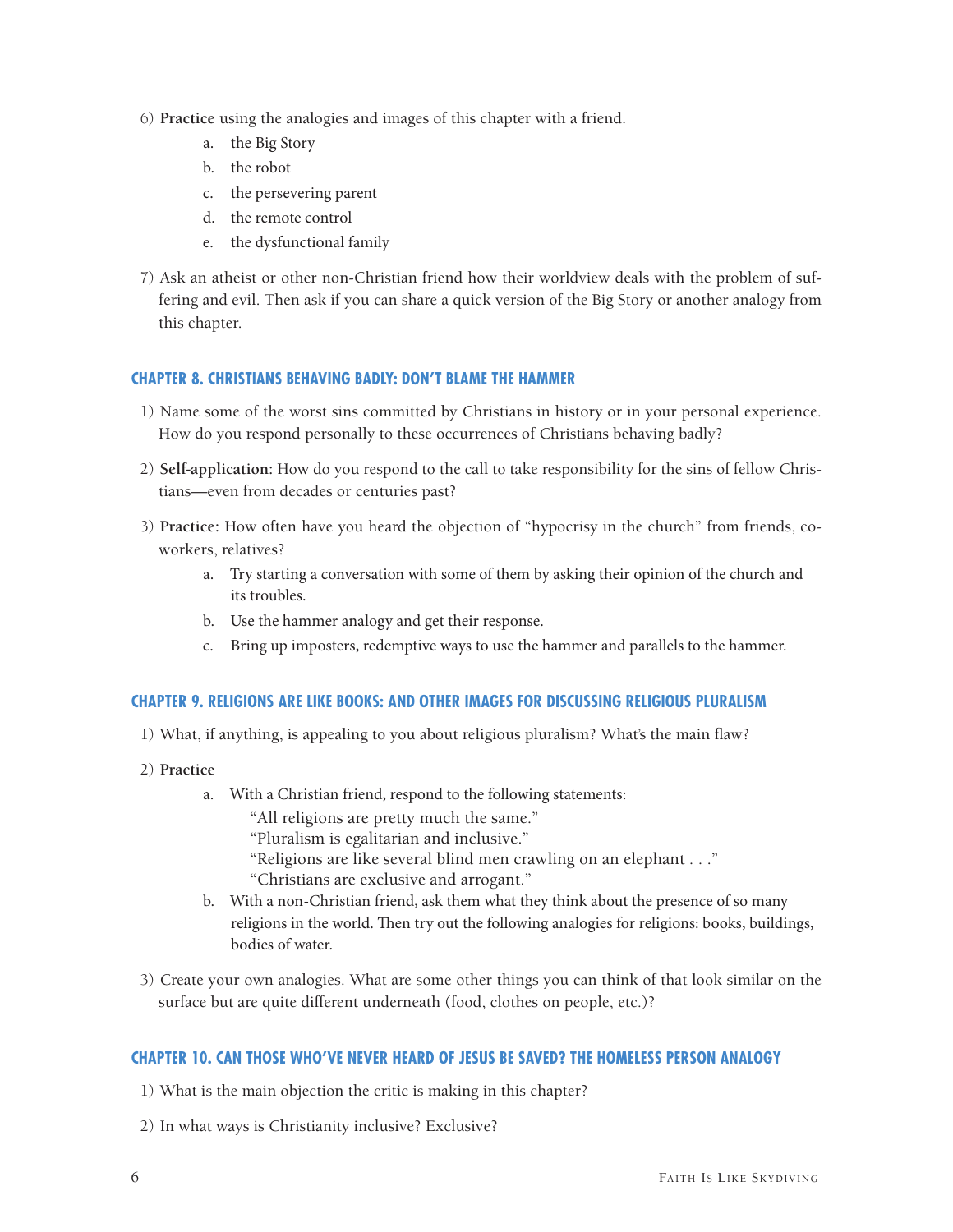3) What is prevenient grace, and how does it affect the person who's never heard of Jesus?

## 4) **Self-application**

- a. What are your beliefs about the exclusive claims of Christianity?
- b. In what ways do you see God leaving clues and signs of his presence?

## 5) **Practice**

- a. With a Christian friend: Role-play a conversation with a pluralist (all religions are valid), a universalist (all humanity is saved through Jesus) and an atheist. Focus on the homeless person analogy.
- b. With a non-Christian friend: Ask what they think of the exclusive claims of Christianity. Talk about God's clues and signs, and bring up the homeless person analogy. Ask for their response. Listen carefully and become a "clue" yourself as you show God's love.
- 6) Create your own analogies. What other things in life are "hidden in plain view"? (Think about things that might be staring us right in the face but that we fail to see, such as a potential romance, a job opportunity or other things missed because of psychological blinders.)

## **CHAPTER 11. HELL IS LIKE AN EMPTY PUB**

- 1) Why is hell likely a place of isolation and loneliness?
- 2) What's the strongest reason to believe in hell?
- 3) **Self-application**
	- a. Do you believe in hell? Why or why not?
	- b. The empty pub image depicts hell as the absence of God. Many thinkers believe hell is a more severe experience that involves torment. What do you think? What Scriptures support your position?
	- c. Do you believe that a God of love could "send people to hell"? Why or why not?
- 4) **Practice**
	- a. With a Christian friend, talk about hell as an empty pub and what that implies: isolation, loneliness. Also, practice answering questions about hell such as the strongest reasons to believe in hell, whether hell has been used as a tool of manipulation, whether an atheist really has a "choice" about hell, and whether hell as "punishment" fits the "crime."
	- b. With a non-Christian friend, ask whether the person believes in hell, and why or why not. Try out the empty pub analogy and see what they say.
- 5) Create your own analogies. Think of other images of isolation and loneliness that would depict the idea of hell as the absence of God.

## **CHAPTER 12. ELEPHANT TRAPS: AND OTHER IMAGES FOR SCIENCE AND FAITH**

- 1) What are the main objections of "science-only" skeptics toward faith?
- 2) What is the "presumption of atheism"?
- 3) What's a closed system?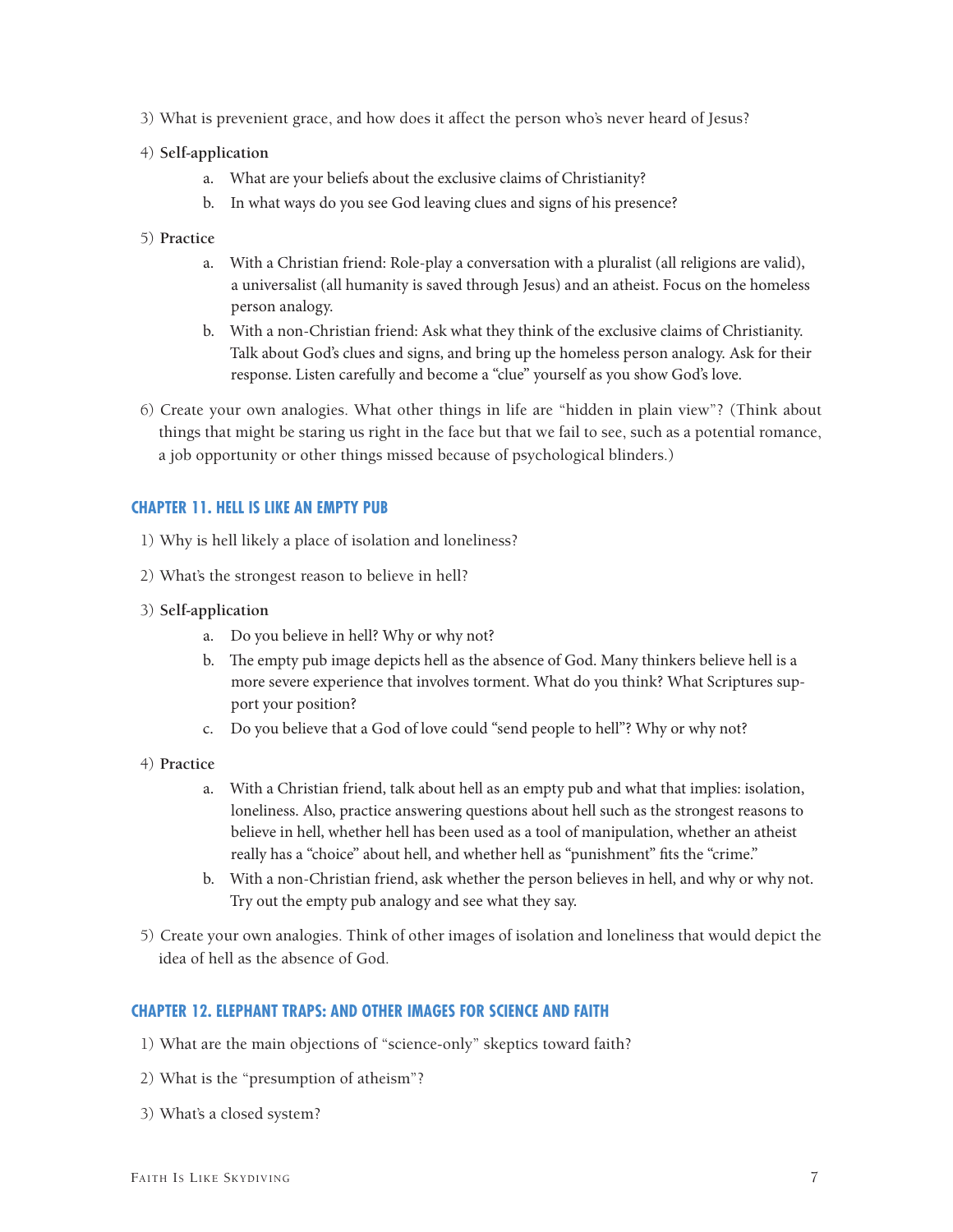- 4) What is parsimony or Occam's Razor?
- 5) **Self-application**
	- a. Does your commitment to science ever cause you to struggle with faith? Why or why not?
	- b. Do you see science as a gift from God? Explain your answer.
- 6) **Practice**
	- a. Ask a Christian friend to role-play a science-only skeptic. Try to explain the analogies: elephant traps, novelist, bricklayer, shrinking island, smoking gun.
	- b. With a non-Christian friend, ask the questions on p. 148: What if God isn't the sort of being who is directly observable by science? What if God has revealed himself to us in other ways? What if God asks us to discover him on his terms rather than ours?
	- c. With a non-Christian friend, start with the elephant traps analogy and hear their response. Then move on, if possible, to the other analogies.
- 7) Create your own analogies. Complete the following sentences:
	- a. Using "science only" to find God is like . . . (example: *using a microscope to gaze at the stars*).
	- b. Forcing God to reveal himself through one single discipline—science—is like . . . (example: *telling God he can't disclose himself through widely scattered showers, but must do so through a downpour in one small area*).

# **CHAPTER 13. MIRACLES ARE LIKE A HOLE IN ONE**

- 1) What does it mean to "define miracles out of existence"?
- 2) Summarize Hume's case against miracles, including the "cumulative effect" of natural law operating normally.
- 3) In the parable of Jim and his daughter Ashley, what were Jim's prior assumptions that prevented him from believing his daughter scored an ace?
- 4) If a skeptic were to witness a miracle, why might he still disbelieve?
- 5) **Self-application**
	- a. Do you believe in miracles? Why or why not?
	- b. How would you respond if a child that you love claimed to have accomplished a nearimpossible feat, similar to Ashley's hole in one?
	- c. For a humorous satire on miracles, Google search "Donall and Conall Meet Richard Dawkins." In this piece from Lutheran Satire, two fictional peasants make a nice argument against science-only skepticism (five minutes long).
- 6) **Practice**
	- a. With a Christian friend: Ask your friend to role-play a skeptic who doesn't believe in miracles. Make a counterargument using the hole in one analogy.
	- b. With a non-Christian friend: Ask if he or she believes in miracles, and why or why not. Explain the hole in one analogy and ask for the person's response. Ask your friend if they'd believe in a miracle if they saw one firsthand.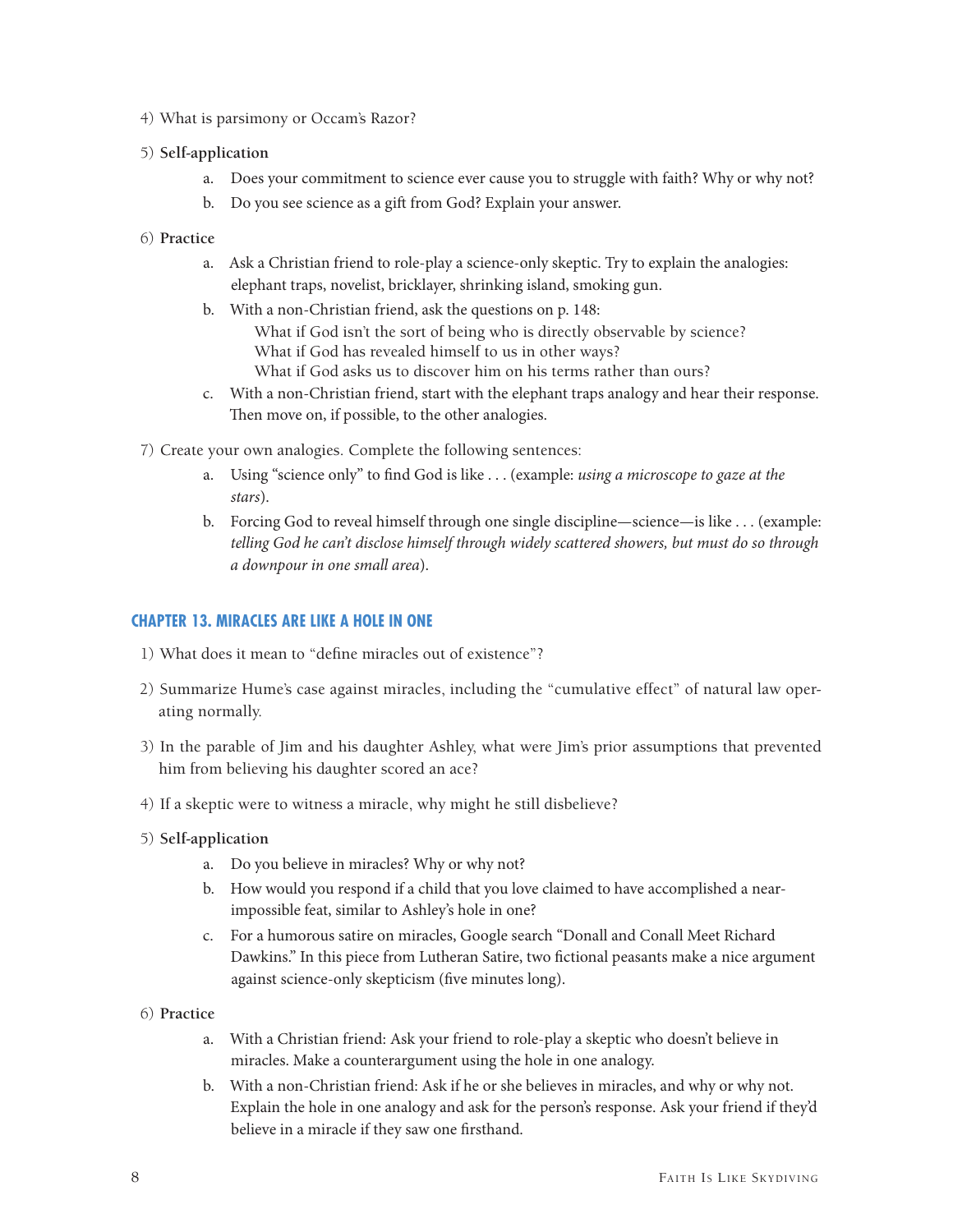# **CHAPTER 14. HOW TO TALK WITH SKEPTICS: AN INTRODUCTION**

- 1) What are the three "layers" you might find in a non-Christian friend? What elements might be found in each layer?
- 2) How can you bring up spiritual topics or parts of the gospel in a conversation?
- 3) Describe modern and postmodern persons. What are the main differences? How might these differences matter in your witness?
- 4) **Self-application**
	- a. Do you think of yourself as a good listener? A good conversationalist? What do you do well? How could you improve?
	- b. Do you tend to let on early in relationships that you are a Christian? Why or why not?
	- c. What skeptic or seeker might God have placed strategically in your life? What is God calling you to do with this person (such as initiate conversation or form a deeper friendship)?

## **CHAPTER 15. HOW TO TALK WITH MODERN SKEPTICS WHO BELIEVE IN GOD**

1) Chapter 15 offers three suggestions for relating to modern skeptics who believe in God. Summarize each:

> Point to the truth. Point to heaven and hell. Prepare for the belief of unbelievers.

- 2) **Self-application:** Do you know any modern skeptics? Do they believe in God? How might you approach them with the message of Christ?
- 3) **Practice** sharing the gospel with someone role-playing a modern skeptic who believes in God.

# **CHAPTER 16. HOW TO TALK WITH MODERN ATHEISTS**

- 1) Pick a few of the nine suggestions for relating to modern-thinking atheists, and summarize them. Which of the nine are most important to you?
	- a. Care.
	- b. Pray.
	- c. Play your whole orchestra.
	- d. Use your head.
	- e. Distinguish between the "new" atheists and all the rest.
	- f. Deconstruct.
	- g. Retreat when necessary.
	- h. Find the passive-active balance.
	- i. Remember the power of community.
- 2) What are some common atheist tactics? How have you seen these used by atheists?
- 3) What does it mean to "read the Bible flat"?
- 4) Do you know any Christians who are former atheists? What brought them to faith?
- 5) Name and pray for any atheists that might be in your life now.